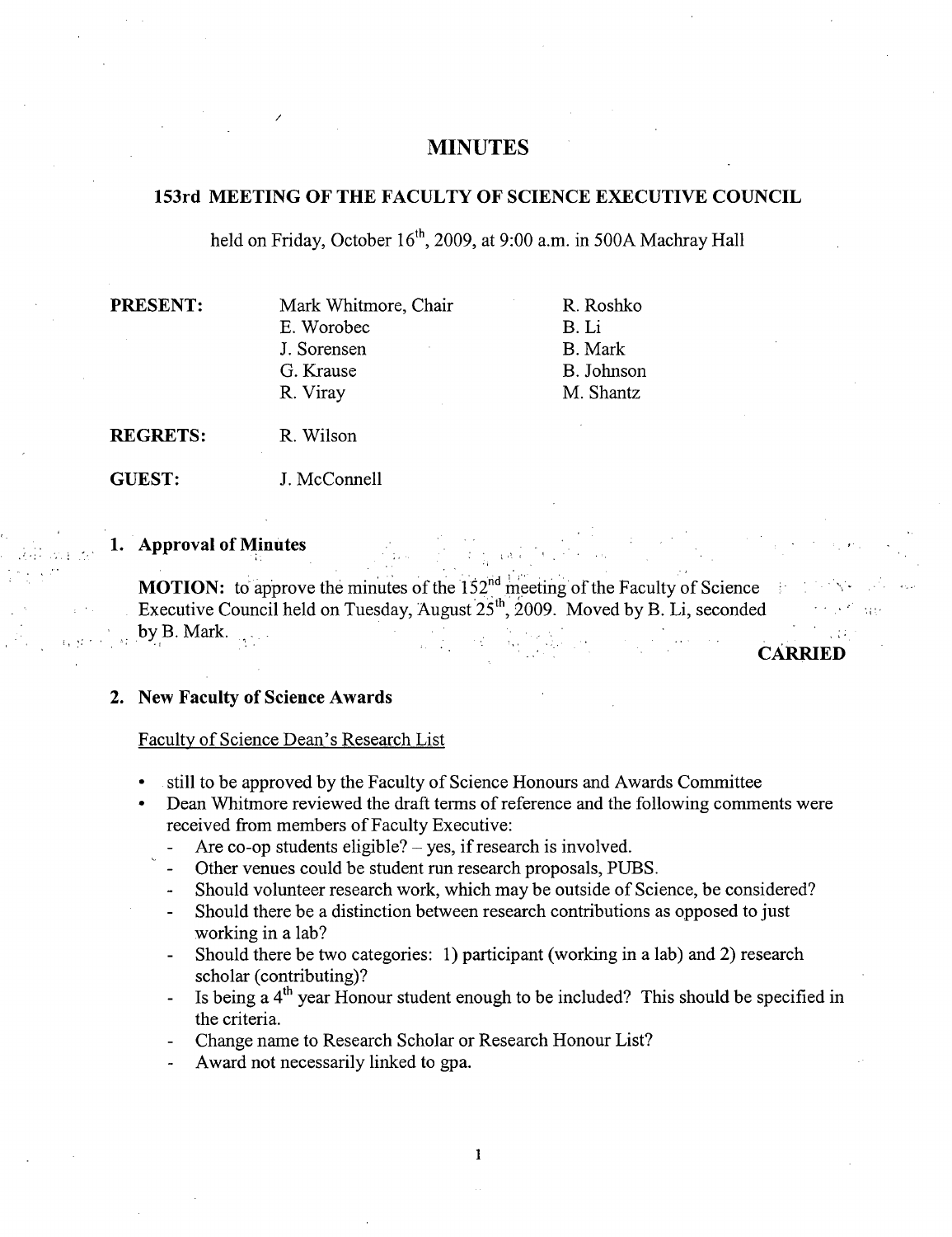# The following amendments were noted for the terms of reference for the new Faculty of Science awards:

- Faculty of Science Award of Excellence
	- under criteria, bullet #3: change "Dean's Honours List" to "Dean's Honour List"
	- Faculty of Science Ph.D. Dissertation Award of Excellence
		- under mechanism, bullet #4: change "two sets of reprints of all..." to "two copies of all $\ldots$ "
- Faculty of Science Young Faculty Award of Excellence
	- under eligibility: change "...for six or fewer years, and who are under the age of 40." to read "...for six or fewer years, and no more than 10 years past their Ph.D."
- Faculty of Science Award for Sustained Research Excellence
	- under purpose: should read "To recognize outstanding research over an extended period of time by members of the Faculty of Science."
- Faculty of Science Distinguished Alumni Award
	- under criteria: should read "... who have attained a high level of distinction through one or more of the following:"
	- under criteria, bullets  $#1$  and  $#2$ : remove "; or"
- Faculty of Science Young Alumni Award
	- under criteria: should read"... who have attained a high level of distinction at an early stage of their lives, through one or more of the following:" 631, 632
	- under criteria, bullet #1: remove "professional" and "; or"
	- under criteria, bullet #2: remove "; or"

**MOTION:** to recommend to Faculty Council for approval the terms of reference for the new Faculty of Science awards, with above amendments as noted, with the exception of the Faculty of Science Dean's Research List, the Faculty of Science Distinguished Alumni Award and the Faculty of Science Young Alumni Award. Moved by J.Sorensen, seconded by B. Johnson.

#### **CARRIED**

arskir

**MOTION TO APPROVE IN PRINCIPLE:** the Faculty of Science Distinguished Alumni Award and the Faculty of Science Young Alumni Award, with the above changes as noted, with final approval by the Faculty of Science Dean's External Advisory Committee.

#### **CARRIED**

## **Approval of Faculty Council Agenda**

**MOTION:** to approve the agenda for the October 27<sup>th</sup>, 2009, Faculty Council meeting. Moved by B. Li, seconded by R. Viray.

## **CARRIED**

4. Other Business – nothing to report

The meeting adjourned at 9:45 a.m.